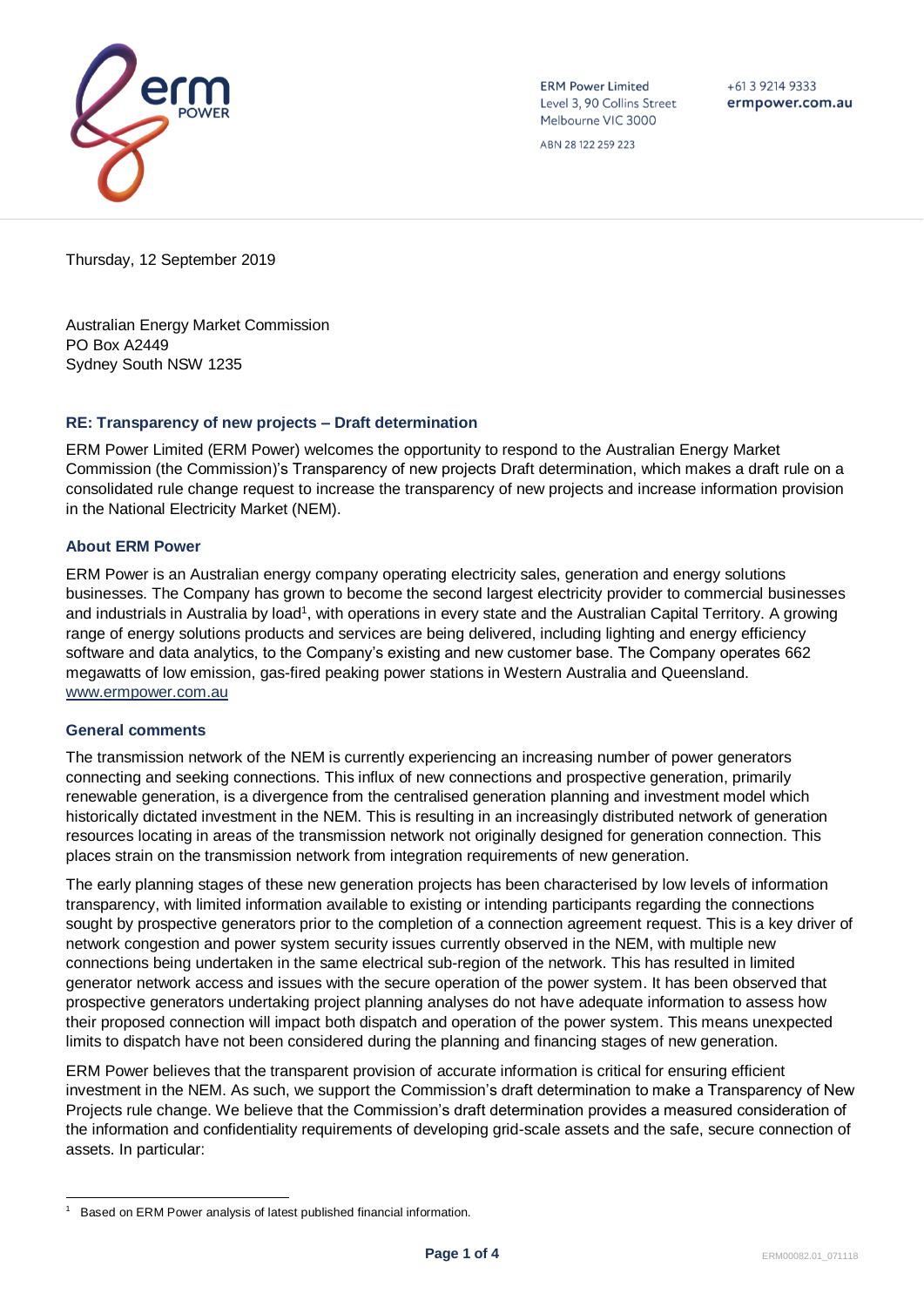

- We accept the need for developers to access sufficient market and network information for the development of grid-scale assets has been addressed in the new draft rule, with provision of information available under confidentiality clauses
- The requirement for publication of connection information from Network Service Providers (NSPs) by the Australian Energy Market Operator (AEMO) has been codified in the rules to ensure a robust information provision procedure through improvements to the generation information page
- Confidentiality requirements have been addressed through an alternative solution in the proposed draft rule

We provide further comment on specific rule amendments below.

## **Information sharing between AEMO, network service providers and new project proponents**

ERM Power supports the Commission's draft decision to address information asymmetry in the market. We believe that there is currently an imbalance of information between AEMO, NSPs and new and existing generators, resulting in unrealised potential for cooperation between negotiating parties to address both congestion and power system operations risk. ERM Power believe that information asymmetry can be improved through the implementation of this rule change.

## *Intending Participant category*

This rule change has correctly sought to address the emerging role of developers in grid-scale asset development and connection negotiations. Developers who are not intending to act as generators do not currently meet the National Energy Rules (NER) requirements to access information deemed confidential under the NER. This impacts the ability for developers to adequately plan and model dispatch and network congestion.

ERM Power has previously supported the Commission's proposed approach to amend rule 2.7 of the NER to create an 'Intending Participant' category to include developer participants. This support is driven by the need for developers to be able to access information required to build safe and secure grid-scale assets. However, we accept the Commission's draft rule decision to allow developers access to information from AEMO under clause 3.13.3(k), subject to confidentiality provisions under clause 3.13.3 and rule 8.6 of the NER. We accept that this decision seeks to achieve the objective of resolving information asymmetry for developers in the market, while maintaining confidentiality safeguards.

We support the draft requirement for connection applicants to update TNSPs of any material changes to key connection information provided to TNSPs as part of a connection enquiry under rule 5.3, where that change occurs after the connection applicant has received a response from the TNSP to the connection enquiry. We believe this provides an alternative solution to the proposal for 'Intending Participants' to notify AEMO if information provided during a proponent's registration process changes during project development.

We support the Commission's view that the proposed draft rule removes the requirement for 'Intending Participants' to notify AEMO as soon as reasonably practicable when they become aware of 'protected' or 'confidential' information which has entered the public domain. This objective will be achieved through the draft rule requiring NSPs to provide both initial and changed connection information to AEMO. With regards to the proposed draft amendment to Chapter 10 – Glossary for *key connection information*, we suggest a minor amendment to also include the "connection point location" in the list of key connection information to provide clarity regarding the physical connection point for the proposed new generation. This will allow a more accurate assessment of post connection network capability to be made by both existing and intending participants.

## *Published information from Network Service Providers*

ERM Power believe that the publication of connection capability information from the NSPs is essential. To date, the connection capability information of the NSPs Annual Planning Reports (APRs) has required further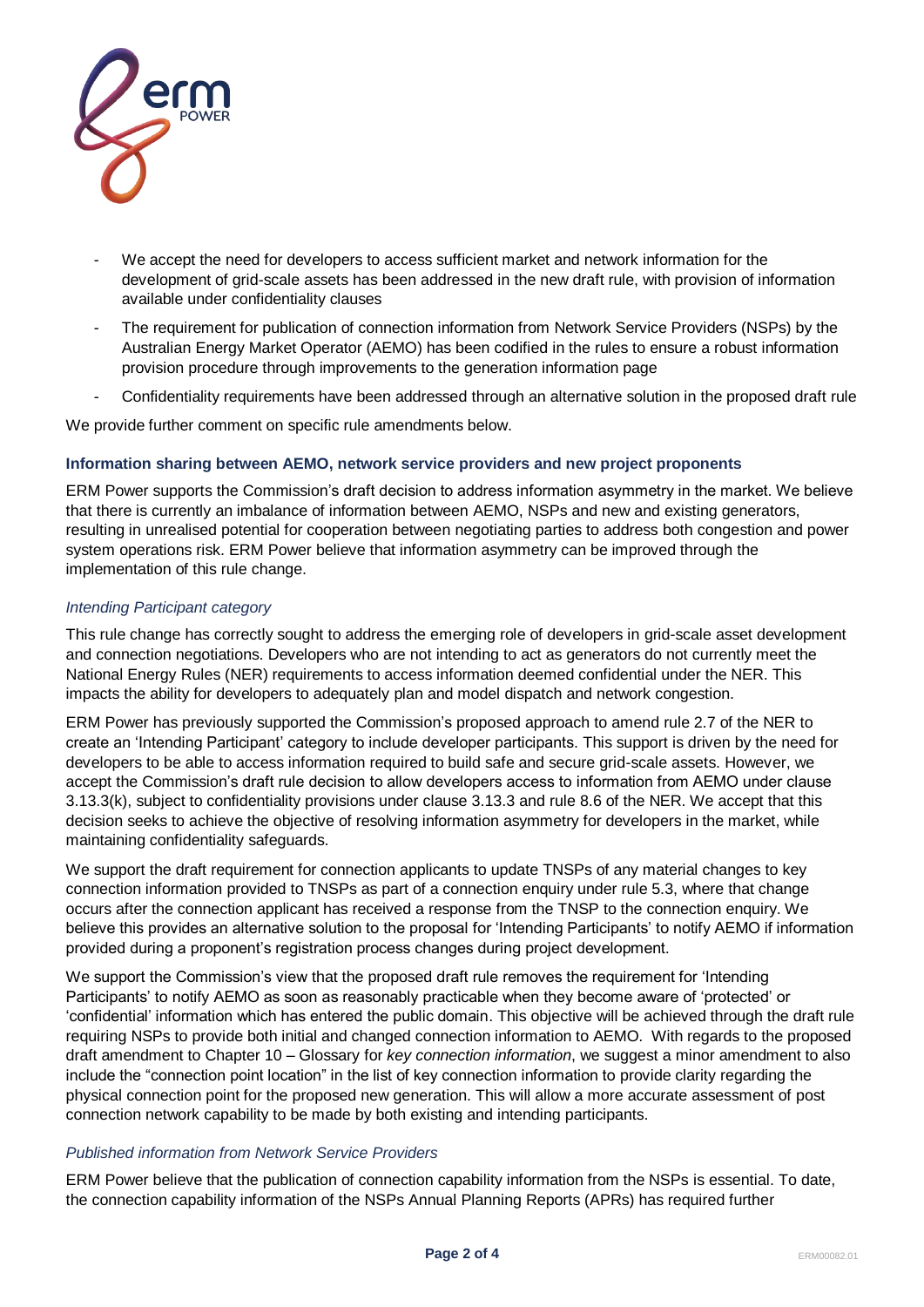

development as generally, the details provided in the APRs have failed to adequately detail available uncongested headroom. We support the decision to amend clause 5.3.8 regarding publishing information on a connection enquiry or connection through the generator information page as a means of addressing information asymmetry between negotiating participants. We also support the provision of key connection information received at the enquiry stage of the connection process, including details of the physical connection point location. This additional information will assist existing and intending participants to more fully understand the impact of a proposed project on network capability.

## **Confidentiality provisions**

We appreciate the requirements regarding confidentiality with increased publishing of generator and network information. This is particularly the case regarding potential developers having access to generator and network information, but without intention to act as market participants.

We believe the Australian Energy Council's (AEC) proposal to de-register 'intending participants' who have not developed their project for a specified period adequately addresses this risk. As such, we support the codification of rule 2.7 allowing AEMO to ensure that 'Intending Participants' continue to meet the criteria for registration in clause 2.7(a) and cease registration for 'Intending Participants' who do not meet that registration criteria.

We support the Commission's additional confidentiality protections through the amendment to clause 3.13.3, requiring project developers who are not 'Registered Participants' to request information from AEMO under provisions of confidentiality.

## **Improvements to the generation information page**

ERM Power supports improvements to the generation information page through maintenance of a register of connection enquiries. As such, we support the Commission's new draft rule 3.7F (b), setting the minimum requirements for the generation information page to contain a list of generating units for which formal commitments have (and have not) been made for construction or installation, and key connection information. We believe *key connection information* should include details of the physical connection point and believe this would be best achieved by a minor amendment to the draft rule to include this information.

We appreciate that the draft rule 3.7F (b) has included a minimum time period for which the generator information page must be updated to be quarterly. We support a minimum requirement being codified in the rules. However, the NEM is undergoing rapid and dynamic change and we believe quarterly updates will be insufficient for a power system that is rapidly changing. We would encourage the Commission to consider more frequent publications to the market and support the original AEC rule change for updates to be published on a monthly basis.

## **Conclusion**

ERM Power supports improving information asymmetry between existing and intending market participants, particularly between negotiating participants of connection applications. We believe the Commission's draft determination generally provides a measured decision, which considers the needs of grid-scale asset developers for adequate market and network information during the project planning stage, and the requirements for confidentiality of market and project data. We would encourage the Commission to consider more frequent publications on generation information as appropriate for a market undergoing unprecedented change.

We would welcome the opportunity to discuss this submission further.

Yours sincerely